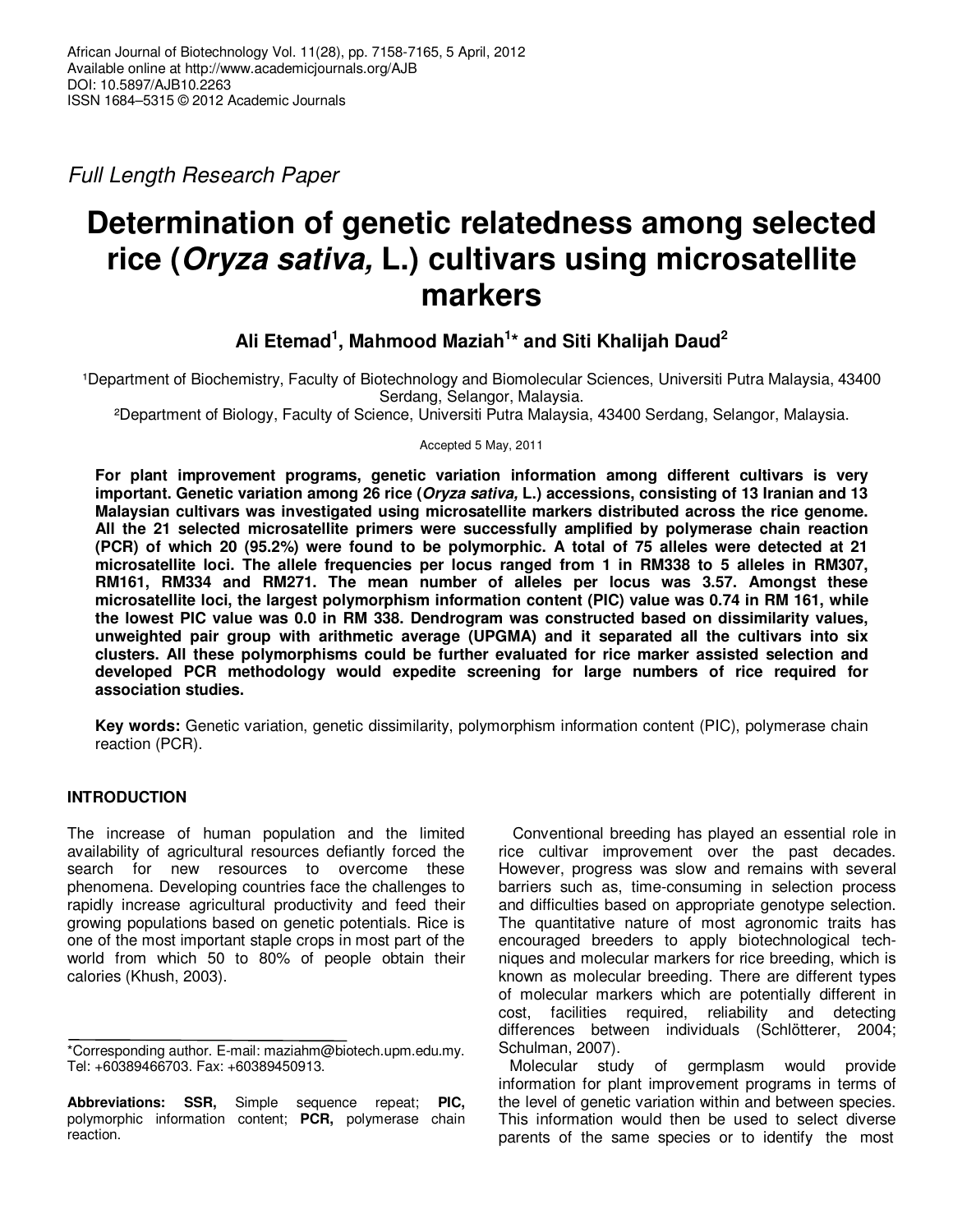closely related parents for inter-species crossing, to increase heterosis and to include desirable genes from more diverse backgrounds into the best germplasm (Henry, 1997). Maximum potential for genetic achievement is related to phenotypic variation which is present in the original population and maintained in the following selection cycles. Phenotypic variation is directly associated with genetic diversity even though it has interaction with environmental factors (Moose and Mumm, 2008).

The classification and quantification of genetic diversity in closely related crop germplasm has been a major objective for a long time which is needed for a balanced use of genetic resources. The study of genetic difference in breeding resources is of primary interest to plant breeders. This information is needed for the selection and monitoring of germplasm and for the prediction of possible genetic gains (Chakravarthy and Rambabu, 2006). Markers based on expressed gene products, proteins or isozymes are also influenced by the environment and reveal a low level of polymorphism and low abundance (Ravi et al., 2003). In contrast, DNAbased molecular markers have proven to be powerful tools for the evaluation of genetic variation. The explanation of genetic relationships within and among species had been characterized by many untouched environmental factors (Powell et al., 1996). Ravi et al. (2003) reported that, the unique simple sequence repeat (SSR) profiles in rice cultivars could be generated by using a few primers that covered all 12 chromosomes.

Microsatellites are tandem repeated motifs of 1 to 6 bp which have a frequent occurrence in all prokaryotic and eukaryotic genomes analyzed to date (Zane et al., 2002). The existence of microsatellites was verified by Hamada et al. (1982) in various eukaryotes and Tautz and Renz (1984) confirmed most microsatellites in plants. SSRs are present in both coding and noncoding regions and are distributed throughout the nuclear genome (Kalia et al., 2011). These can also be found in the chloroplastic (Provan et al., 2001; Chung et al., 2006) and mitochondrial (Rajendrakumar et al., 2007) genomes. SSR show high degree of length polymorphism (Zane et al., 2002) which is due to different number of repeats in the microsatellite regions; therefore, they can be easily detected by polymerase chain reaction (PCR). Microsatellites have high throughput genotyping and have proven to be an extremely valuable tool for establishment of genetic relationships (Parida et al., 2009; Kalia et al., 2011).

The objective of this study was to determine the genetic variation and relationships among selected Iranian and Malaysian rice cultivars.

## **MATERIALS AND METHODS**

All the Iranian rice cultivar were collected from Iran Rice Research Institute, Rasht city but the Malaysia rice cultivars were from

different countries like the Philippine, West Africa and West Bengal (Table 1) which were imported to Malaysia for research purposes. Henceforth, we assumed this group as Malaysian cultivars because the majority of cultivars were originated in Malaysia and obtained from the Malaysian Agriculture Research and Development Institute (MARDI). A total of 26 Iranian and Malaysian rice cultivars were selected as experimental materials, the details are described in Table 1. The seeds were raised in the soil in plastic containers (15 × 20 cm) placed in a glass house for one month.

#### **Genomic DNA isolation**

Genomic DNA was extracted from fresh leaves of rice seedlings using the method of Dellaporta et al. (1983). The quality and quantity of the extracted DNA were estimated using UV spectrophotometer in two wavelengths (260 and 280 nm). The DNA samples were diluted to 20 ng/ $\mu$ l concentration with TE (Tris-EDTA) for SSR analyses and kept at -20°C.

#### **Selection of primers and PCR amplification**

A total of twenty one microsatellite primer pairs (Table 2) were selected from those reported by Temnykh et al. (2000); McCouch et al. (2001).

The PCR amplification mixture was prepared in 0.2 ml micro centrifuge tubes. Each reaction mixture contains 2.5 µl of 10X PCR buffer, 1.5 mM  $MgCl<sub>2</sub>$  (25 mM), 0.2 mM of each dNTP (10 mM), 0.2 µM of each primer (forward and reverse), 100 ng of DNA, 1 unit of Taq DNA polymerase( Research Biolab) and water was added to make the final volume to 25 µl. The amplification program consisted of the following cycles: 94°C for 4 min, 30 cycles of 94°C for 45 s, 55 to 63°C (depending on the annealing temperature of primer) for 30 s and 72°C for 1 min, and a final extension at 72°C for 10 min. The reproducibility of amplified products was established twice for each of the selected primers in this study.

## **Electrophoresis of PCR products**

The amplification products (10  $\mu$ I) were mixed with 2  $\mu$ I loading buffer (Promega, USA) and separated by electrophoresis on 4% metaphor agarose gel which submerged in 1X TBE buffer (10 mM tris-borate, 1 mM EDTA) at 100 V for one hour and stained in ethidium bromide (1 mg/ml). A molecular DNA ladder of 25 to 766 bp (N3233L, Sigma USA) was used to evaluate the detected bands. Ethidium bromide staining of agarose gels generally revealed a multiple number of bands (Pervaiz et al., 2009).

#### **Data analysis**

The genotypes were directly counted and scored, based on the allele size and estimated by the low molecular weight DNA ladder and allele binning were also conducted. The polymorphic information content (PIC) was employed for each locus to assess the information of each marker and its discriminatory ability. The calculation of PIC (Weir, 1996) for the *i*th marker is PIC =  $1 - \sum P i f$  $= 1, 2, \ldots, n$ , where Pij is the frequency of the  $i$ th pattern for the  $i$ th marker and the summation extends over (n) patterns (Peng and Lapitan, 2005). Data analysis was carried out using POPGENE (Version 1.31) (Yeh and Boyle, 1997). To measure the genetic dissimilarity between the different genotypes within a single population, simple mismatch coefficient was conducted (Kosman and Leonard, 2005). This is identical to the normalized squared Euclidean distance (m = e2/n), where  $n$  is the total number of markers used for the analysis. Other softwares such as UVIDoc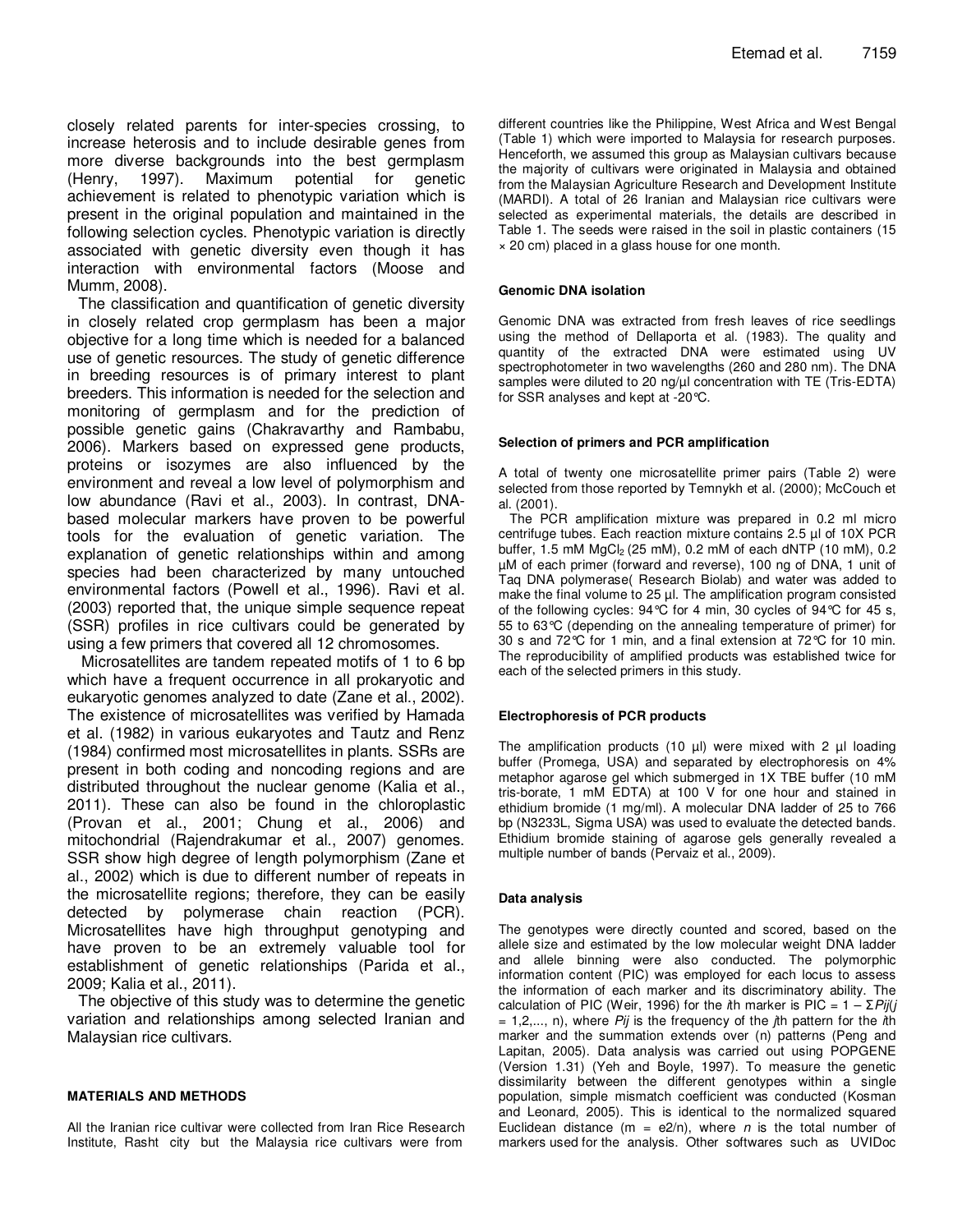| <b>Number of cultivar</b> | <b>Name</b>       | Origin | <b>Number of cultivar</b> | <b>Name</b>          | Origin      |
|---------------------------|-------------------|--------|---------------------------|----------------------|-------------|
|                           | <b>HASHEMY I</b>  | Iran   | 14                        | <b>DULAR</b>         | West Bengal |
| 2                         | <b>SALARY</b>     | Iran   | 15                        | <b>SALUMPIKIT</b>    | Malaysia    |
| 3                         | <b>MUSA TAROM</b> | Iran   | 16                        | IR 20                | Philippines |
| 4                         | <b>KHAZAR</b>     | Iran   | 17                        | IRAT <sub>13</sub>   | Philippines |
| 5                         | <b>BINAM</b>      | Iran   | 18                        | <b>IRAT 140</b>      | Philippines |
| 6                         | <b>DORFAK</b>     | Iran   | 19                        | MR 211               | Malaysia    |
| 7                         | <b>SEPID ROD</b>  | Iran   | 20                        | MR 219               | Malaysia    |
| 8                         | <b>DOM SIAH</b>   | Iran   | 21                        | MR 220               | Malaysia    |
| 9                         | <b>CHAMPA</b>     | Iran   | 22                        | MR 232               | Malaysia    |
| 10                        | <b>SADRY</b>      | Iran   | 23                        | <b>MR 219 LINE 4</b> | Malaysia    |
| 11                        | <b>HASHEMY II</b> | Iran   | 24                        | MR 219 LINE 9        | Malaysia    |
| 12                        | <b>KADOOS</b>     | Iran   | 25                        | <b>MORO BEREKAN</b>  | West Africa |
| 13                        | <b>DOM SEFID</b>  | Iran   | 26                        | <b>SIAM PILIHAN</b>  | Malaysia    |

**Table 1.** List of names and origins of the selected Iranian and Malaysian rice cultivars.

**Table 2.** List of 21 microsatellite primer pairs with their chromosome locations, sequences (forward and reverse), repeated regions, observed sizes, number of alleles per locus and polymorphism information content (PIC) values.

| Chromosome<br>no. | <b>Primer</b>   | <b>Forward</b><br>primer<br>and<br>reverse<br>sequence (5'-3') | Repeat<br>region | <b>Observed</b><br>size | No. of<br>alleles | <b>PIC</b> |
|-------------------|-----------------|----------------------------------------------------------------|------------------|-------------------------|-------------------|------------|
| 1                 | RM1             | <b>GCGAAAACACAATGCAAAAA</b><br><b>GCGTTGGTTGGACCTGAC</b>       | (AG)26           | 88-132                  | 4                 | 0.671      |
| $\mathbf{1}$      | RM283           | <b>GTCTACATGTACCCTTGTTGGG</b><br><b>CGGCATGAGAGTCTGTGATG</b>   | (GA)18           | 152-166                 | $\mathbf{2}$      | 0.349      |
| $\mathbf{1}$      | <b>RM259</b>    | TGGAGTTTGAGAGGAGGG<br><b>CTTGTTGCATGGTGCCATGT</b>              | (CT)17           | 136-180                 | 4                 | 0.663      |
| $\mathbf{1}$      | RM312           | <b>GTATGCATATTTGATAAGAG</b><br>AAGTCACCGAGTTACCTTC             | (ATTT)(GT)9      | $92 - 110$              | 3                 | 0.530      |
| $\mathbf{1}$      | RM <sub>5</sub> | <b>TGCAACTTCTAGCTGCTCGA</b><br><b>GCATCCGATCTTGATGGG</b>       | (GA)14           | 96-126                  | 3                 | 0.579      |
| $\mathbf{1}$      | <b>RM237</b>    | CAAATCCCGACTGCTGTCC<br><b>TGGGAAGAGAGCACTACAGC</b>             | (CT)18           | 110-150                 | 3                 | 0.522      |
| 3                 | <b>RM338</b>    | CACAGGAGCAGGAGAAGAGC<br><b>GGCAAACCGATCACTCAGTC</b>            | (CCT)6           | 183                     | 1                 | 0.00       |
| 3                 | <b>RM55</b>     | <b>CCGTCGCCGTAGTAGAGAAG</b><br><b>TCCCGGTTATTTTAAGGCG</b>      | (GA)17           | 220-240                 | 3                 | 0.590      |
| 4                 | RM307           | <b>GTACTACCGACCTACCGTTCAC</b><br><b>CTGCTATTGCATGAACTGCTGC</b> | (AT)14(GT)21     | 124-190                 | 5                 | 0.706      |
| 5                 | <b>RM161</b>    | <b>TGCAGATGAGAAGCGGCGCCTC</b><br><b>TGTGTCATCAGACGGCGCTCCG</b> | (AG)20           | 132-176                 | 5                 | 0.745      |
| 5                 | RM334           | <b>GTTCAGTGTTCAGTGCCACC</b><br><b>GACTGTTTGATCTTTGGTGGACG</b>  | (CTT)20          | 126-192                 | 5                 | 0.736      |

No., Number.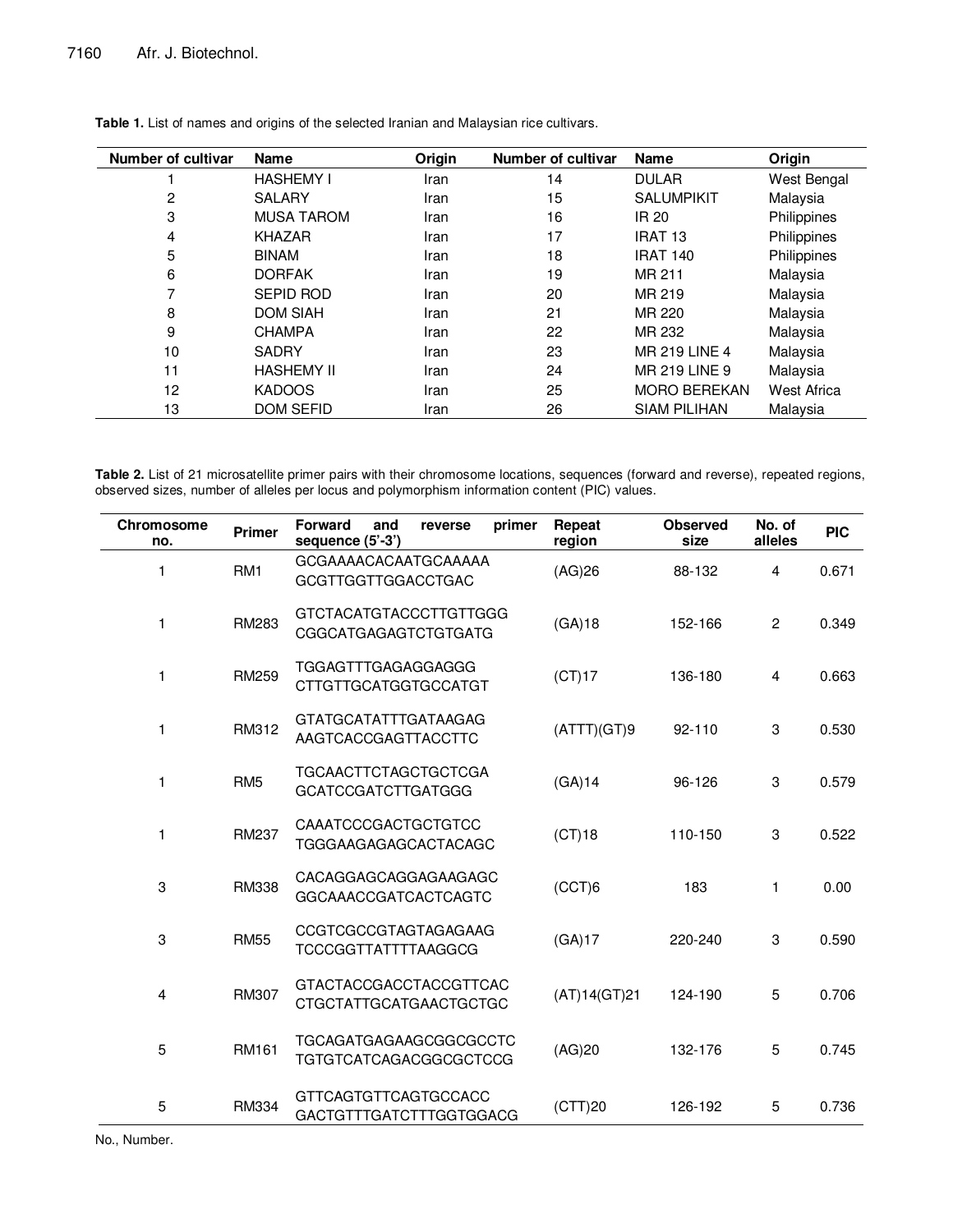**Table 2.** Continued.

| $\overline{7}$ | <b>RM11</b>  | <b>TCTCCTCTTCCCCCGATC</b><br>ATAGCGGGCGAGGCTTAG                | (GA)17                  | 126-154 | 4 | 0.647 |
|----------------|--------------|----------------------------------------------------------------|-------------------------|---------|---|-------|
| 8              | <b>RM25</b>  | <b>GGAAAGAATGATCCTTTTCATGG</b><br><b>CTACCATCAAAACCAATGTTC</b> | (GA)18                  | 104-136 | 3 | 0.594 |
| 8              | <b>RM44</b>  | ACGGGCAATCCGAACAACC<br><b>TCGGGAAAACCTACCCTACC</b>             | (GA)16                  | 102-122 | 4 | 0.577 |
| 8              | RM433        | <b>TGCGCTGAACTAAACACAGC</b><br>AGACAAACCTGGCCATTCAC            | $(AG)$ 13               | 220-246 | 3 | 0.530 |
| 9              | RM316        | CTAGTTGGGCATACGATGGC<br>ACGCTTATATGTTACGTCAAC                  | (GT)8-(TG)9(TTTG)4(TG)4 | 168-210 | 4 | 0.698 |
| 9              | <b>RM105</b> | GTCGTCGACCCATCGGAGCCAC<br><b>TGGTCGAGGTGGGGATCGGGTC</b>        | (CCT)6                  | 114-126 | 3 | 0.506 |
| 10             | <b>RM271</b> | <b>TCAGATCTACAATTCCATCC</b><br><b>TCGGTGAGACCTAGAGAGCC</b>     | (GA)18                  | 94-136  | 5 | 0.706 |
| 11             | <b>RM287</b> | <b>TTCCCTGTTAAGAGAGAAATC</b><br><b>GTGTATTTGGTGAAAGCAAC</b>    | (GA)18                  | 98-122  | 4 | 0.651 |
| 12             | <b>RM277</b> | CGGTCAAATCATCACCTGAC<br>CAAGGCTTGCAAGGGAAG                     | (GA)11                  | 114-128 | 3 | 0.579 |
| 12             | RM511        | <b>CTTCGATCCGGTGACGAC</b><br>AACGAAAGCGAAGCTGTCTC              | (GAC)7                  | 129-141 | 4 | 0.648 |

(Version 98), PIC calculator, NTSYS and Office Excel were also employed for data analyses. The presence or absence of alleles was voted as 1 or 0, respectively. The dendrogram was constructed based on the genetic similarity values using the unweighted pair group with arithmetic average (UPGMA) method with the NTSYS computer software (Rohlf, 1993).

## **RESULTS**

From 21 microsatellite primer pairs, 20 showed polymorphic bands (Figure 1). A total of 75 microsatellite alleles were amplified from 26 cultivars and this demonstrates the considerable variability among selected cultivars. The number of alleles per locus ranged from 1 to 5, with an average of 3.57 per locus (Figure 2).

Four microsatellite loci (RM307, RM161, RM334 and RM271) revealed 5 alleles per locus; many studies have also reported significant differences in allelic diversity among various microsatellite loci (Akagi et al., 1997; McCouch et al., 2001; Ravi et al., 2003), while only one microsatellite locus (RM338) showed monomorph pattern.

The PIC value is an evidence of allele diversity and frequency among the varieties (Pervais et al., 2009). The PIC value of each marker can also be evaluated on the basis of its alleles and diverse for all SSR loci. In this study, the PIC for the 21 microsatellite loci ranged from 0 to 0.74, with mean value of 0.578. The largest PIC value was observed for locus RM161. The results indicated that high levels of polymorphisms were detected in these rice cultivars (Table 2).

The dendrogram (Figure 3) showed six clusters that were demarcated at different dissimilarity coefficient levels. Cluster I consisted of (HashemyІ and Salary) cultivars, while Clusters II comprised 10 cultivars, namely: Musa Tarom, Dom Siah, Champa, Khazar, Sadry, HashemyII, Dom Sefid, IRAT13, Dular and Salumpikit, also, in Cluster III, four cultivars (Binam, Dorfak, Sepid Rood and Kadoos) were presented. In cluster IV, IR20 cultivar was the only member and in clusters V and VI, each consisted of four and five cultivars known as (MR211, MR 219, MR220 and IRAT140) and (MR232, MR219 Line 4, MR219 Line 9, Moro Berekan and Siam Pilihan), respectively (Table 1).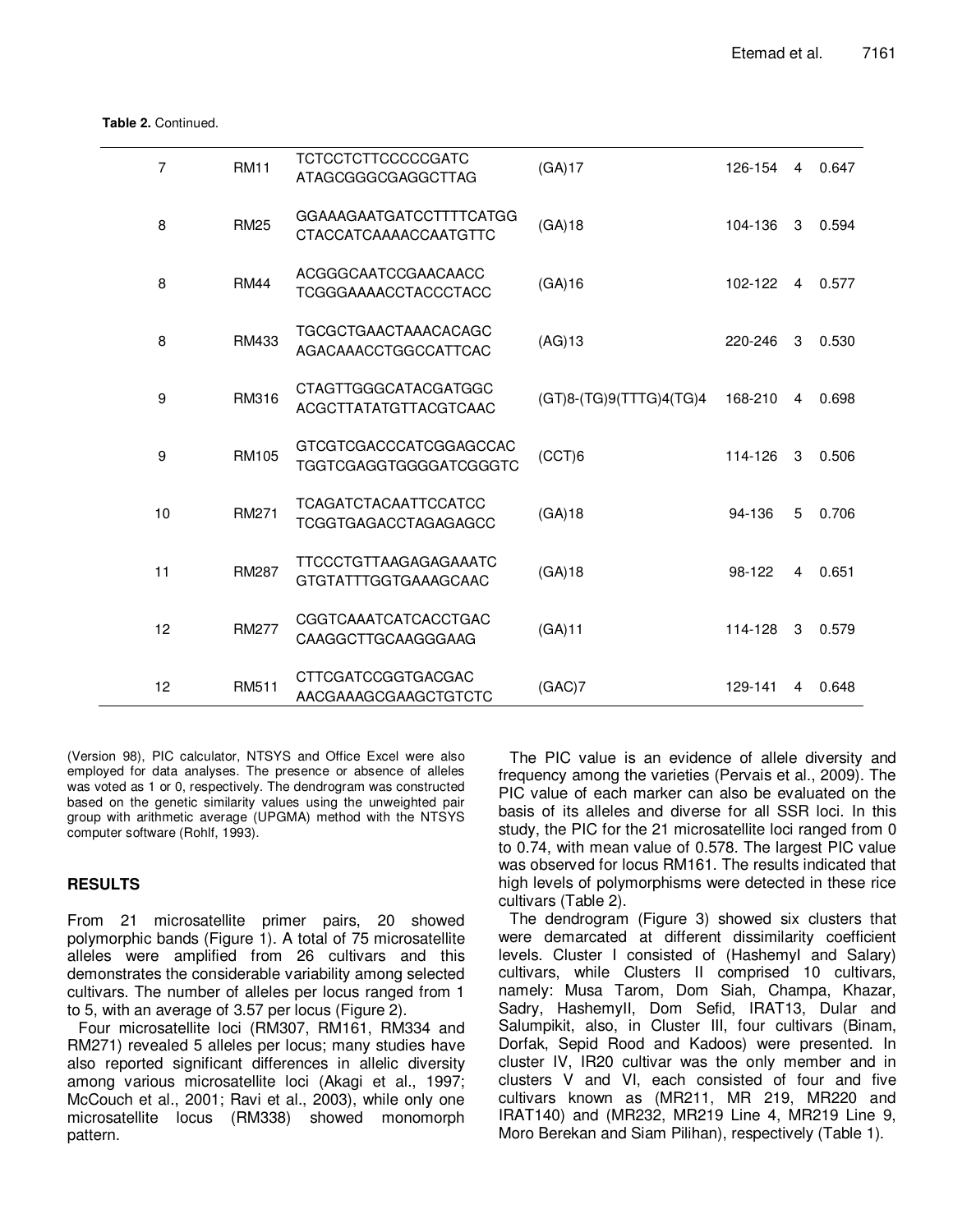

**Figure 1.** Polymerase chain reaction (PCR) products of microsatellite primer RM1 for 26 rice cultivars. Lanes 1 to 13, Iranian cultivars; lanes 14 to 26, Malaysian cultivars (Table 1); M, DNA LADDER (25 to 766 bp).



**Figure 2.** The frequency distribution of 75 alleles in 26 rice accessions detected by microsatellite, ranging from one to five alleles per locus.

Dissimilarity coefficiency varied from 0.188 in cluster I to 0.282 in cluster III, which consisted of Iranian cultivars. The genetic dissimilarity of cluster II which contained a mixture of Iranian and Malaysian cultivars was 0.195. Clusters IV, V and VI, consisted of Malaysian cultivars and exhibited the dissimilarity of 0.201, 0.217 and 0.326, respectively (Table 3).

## **DISCUSSION**

The results of this study based on the number of alleles per loci were in agreements with those of Akagi et al.

(1997), McCouch et al. (2001) and Ravi et al. (2003) in which there were significant differences in allelic diversity amongst a range of microsatellite loci, and was lower than those reported by Jaymani et al. (2007). This inconsistency might be due to selection of genotypes or primers with high score alleles. The microsatellite involves di-nucleotide repeat motifs particularly those with GA repeats that amplified relatively small number of bands (Pervaiiz et al., 2009). Markers with PIC values of 0.5 or higher as demonstrated in this study are greatly informative for genetic studies and useful as a marker at a specific locus (Dewoody et al., 1995). The high PIC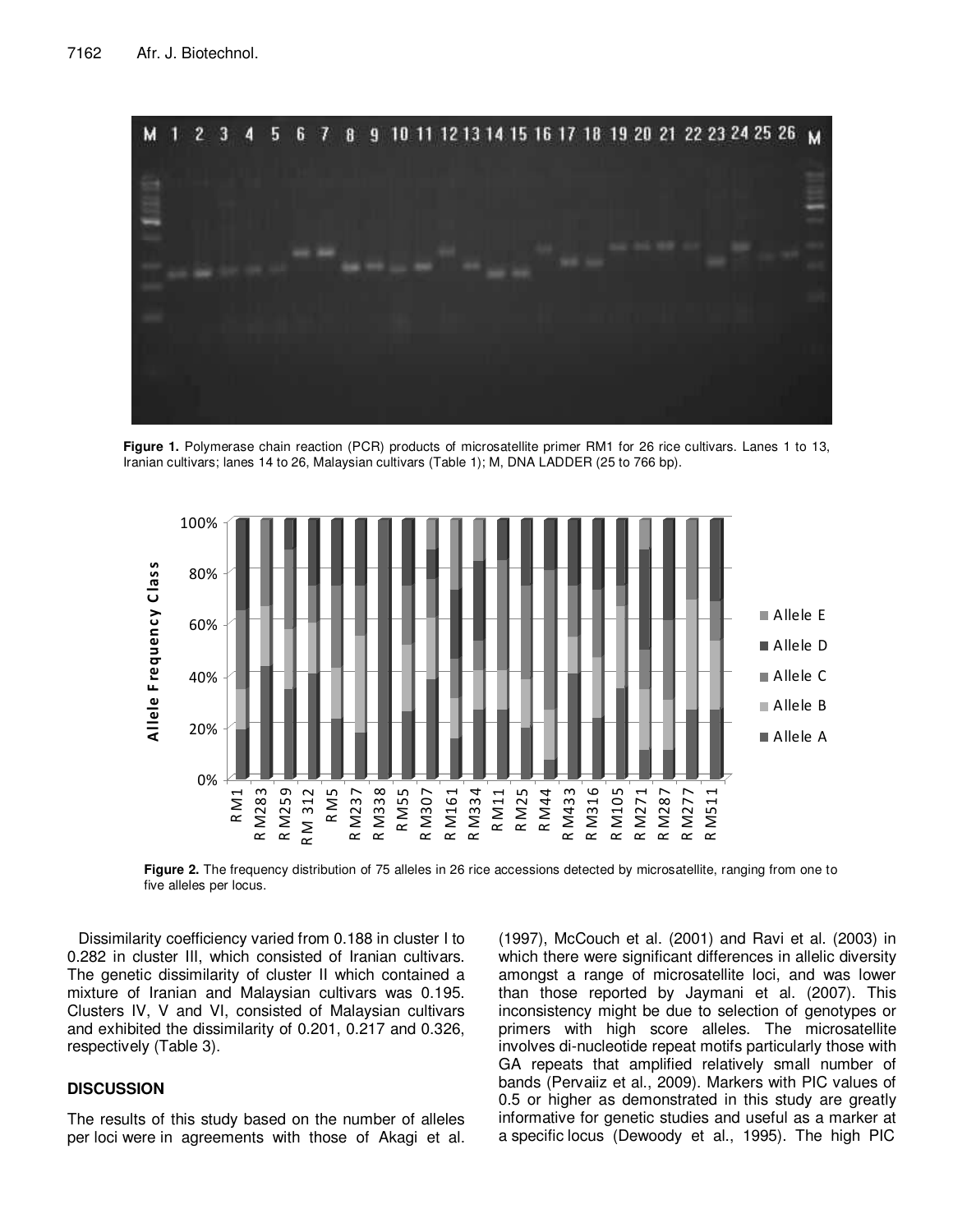

Figure 3. Dendrogram resulting from UPGMA cluster analysis of 26 rice cultivars, based on genetic dissimilarity distance, data derived from 21 microsatellite primer pairs.

values in this study maybe due to co-dominant expression and multiple alleles (Ferreira and Grattapaglia, 1998). Based on the differences among the selected rice cultivars, six distinct clusters were observed which illustrated that the selected markers were consistent as they can detect advanced levels of variations among closely related lines (Ganesh et al., 2007).

## **Conclusion**

The rice cultivars used in the present study were diverse because of differences in their origins,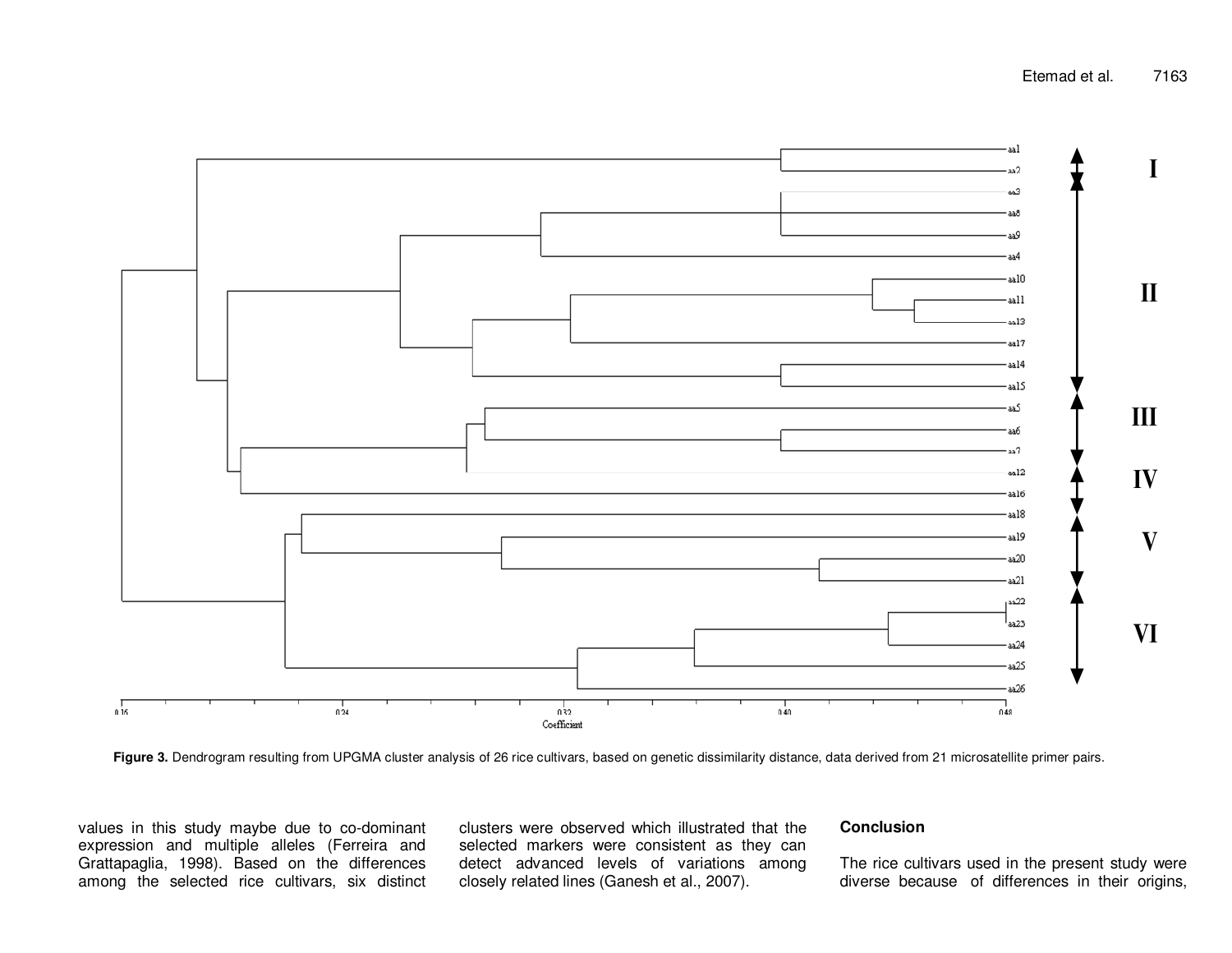| <b>Cluster number</b> | Number of genotype | Nature of origin  | <b>Genetic dissimilarity</b> |
|-----------------------|--------------------|-------------------|------------------------------|
| Cluster I             |                    | Iran              | 0.188                        |
| Cluster II            | 10                 | Iran and Malaysia | 0.195                        |
| Cluster III           |                    | Iran              | 0.282                        |
| Cluster IV            |                    | Malaysia          | 0.201                        |
| Cluster V             | 4                  | Malaysia          | 0.217                        |
| Cluster VI            |                    | Malaysia          | 0.326                        |

**Table 3.** Composition and size of clusters along with genetic dissimilarity values among rice accessions.

ecotypes and geographical ranges, resulting in low similarity index values between them. Cultivars with lowest genetic similarity can be selected and used in breeding programs and screening for higher grain quality rice accession by back-cross program. The results suggested that microsatellite markers are reliable markers for detecting genetic differences among cultivars that originated from different geographical areas.

## **ACKNOWLEDGEMENTS**

The authors would like to express their appreciation to Mr R. Ostadsaraee and Mr Abdullah Mohd Zain of the Iran Rice Research Institute and Malaysian Agriculture Research and Development Institute (MARDI) for their cooperation in providing the seed samples. Special thanks to Professor Dr. Tan Soon Guan and Dr. A. Javanmard for their helpful comments which improved the manuscript. We acknowledge the Faculty of Biotechnology and Biomolecular Sciences of Universiti Putra Malaysia (UPM) for supplying the chemicals and laboratory equipment for this study.

#### **REFERENCES**

- Akagi H, Inagaki YA, Fujimura T (1997). Highly polymorphic microsatellite of rice consist of AT repeats, and a classification of closely related cultivars with these microsatellite loci. Theor. Appl. Genet. 94: 61–67.
- Chakravarthy KB, Rambabu N (2006). SSR marker based DNA fingerprinting and diversity study in rice (Oryza sativa L.). Afr. J. Biotechnol. 5: 684–688.
- Chung AM, Staub JE, Chen JF (2006). Molecular phylogeny of Cucumis species as revealed by consensus chloroplast SSR marker length and sequence variation. Genome 49: 219–229.
- Dellaporta S, Wood L, Hicks JB (1983). A plant DNA mini preparation: version II. Plant Mol. Biol. Report, 1(14):19-21.
- Dewoody JA, Honeycutt RL, Skow LC (1995). Microsatellite markers in white-tailed deer. J. Hered. 86: 317–319.
- Ferreira ME, Grattapaglia D (1998). Introdução ao uso de marcadores moleculares em Análise Genética. 3. ed. Embrapa, Brasília: 220.
- Ganesh Ram S, Thiruvengadam V, Kurungari VK (2007). Genetic diversity among cultivars, landraces and wild relatives of rice as revealed by microsatellite markers. Theor. Appl. Genet. 48(4), 337– 345.
- Hamada HM, Petrino MG, Kakunaga T (1982). A novel repeated element with Z-DNAforming potential is widely found in evolutionarily diverse eukaryotic genomes. Proc Natl Acad Sci USA 79:6465–6469.
- Henry R (1997). Practical applications of plant molecular biology, Chapman & Hall, London.
- Jayamani P, Negrao S, Martins M, Macas B, Oiveira MM (2007). Genetic relatedness of Portuguese rice accessions from diverse origins as assessed by microsatellite markers. Crop Sci. 47: 879-886.
- Kalia RK, Rai MK, Kalia S, Singh R, Dhawan AK (2011). Microsatellite markers: an overview of the recent progress in plants. Euphytica, 177:309–334.
- Khush G (2003). Productivity improvements in rice. Nutri. Rev. 61: S114-S116.
- Kosman E, Leonard KJ (2005). Similarity coefficients for molecular markers in studies if genetic relationships between individuals for haploid, diploid, and polyploidy species. Mol Ecol, Oxford, 14: 415- 424.
- McCouch SR, Temnykh A, Lukashova J, Coburn G, De-Clerck S, Cartinhour S, Harrington M, Thomson E, Septiningsih M, Semon P, Moncada M, Li JM (2001). Microsatellite markers in rice: abundance, diversity, and applications. Rice Genet. 117-135.
- Moose SP, Mumm RH (2008). Molecular plant breeding as the foundation for 21<sup>st</sup> century crop improvement. Plant Physiol. 147: 969-977.
- Parida SK, Kalia SK, Sunita K, Dalal V, Hemaprabha G, Selvi A, Pandit A, Singh A, Gaikwad K, Sharma TR, Srivastava PS, Singh NK, Mohapatra T (2009). Informative genomic microsatellite markers for efficient genotyping applications in sugarcane. Theor. Appl. Genet. 118:327–338.
- Peng JH, Lapitan N (2005). Characterization of EST-derived microsatellites in the wheat genome and development of eSSR markers. Fund. Int. Genom, 5: 80–96.
- Pervaiz ZH, Rabbani MA, Pearce SR, Malik SA (2009). Determination of genetic variability of Asian rice (Oryza sativa L.) varieties using microsatellite markers. Afr. J. Biotechnol. 8: 5641-5651.
- Powell W, Morgante M, Andre C, Hanafey M, Vogel J, Tingey S, Rafalski A (1996). The comparison of RFLP, RAPD, AFLP and SSR (Microsatellite) markers for germplasm analysis. Mol. Breed. 2: 225– 238.
- Provan J, Powell W, Hollingsworth PM (2001). Chloroplast microsatellites: new tools for studies in plant ecology and evolution. Trends Ecol. Evol. 16:142–147.
- Rajendrakumar P, Biswal AK, Balachandran SM, Srinivasarao K, Sundaram RM (2007). Simple sequence repeats in organellar genomes of rice: frequency and distribution in genic and intergenic regions. Bioinfo. 23:1–4.
- Ravi M, Geethanjali S, Sameeyafarheen F, Maheswaran M (2003). Molecular marker based genetic diversity analysis in rice (Oryza sativa L.) using RAPD and SSR markers. Euphytica, 133: 243-252.
- Rohlf FJ (1993). NTSYS-pc. Numerical taxonomy and multivariate analysis system, version 2.02. Setauket (New York): Exeter Publishing.
- Schlötterer C (2004). The evolution of molecular markers just a matter of fashion. Nat. Rev. Genet. 5: 63-69.
- Schulman AH (2007). Molecular markers to assess genetic diversity. Euphytica 158: 313-321.
- Tautz D, Renz M (1984). Simple sequences are ubiquitous repetitive components of eukaryotic genomes. Nucleic Acids Res. 12:4127– 4138.